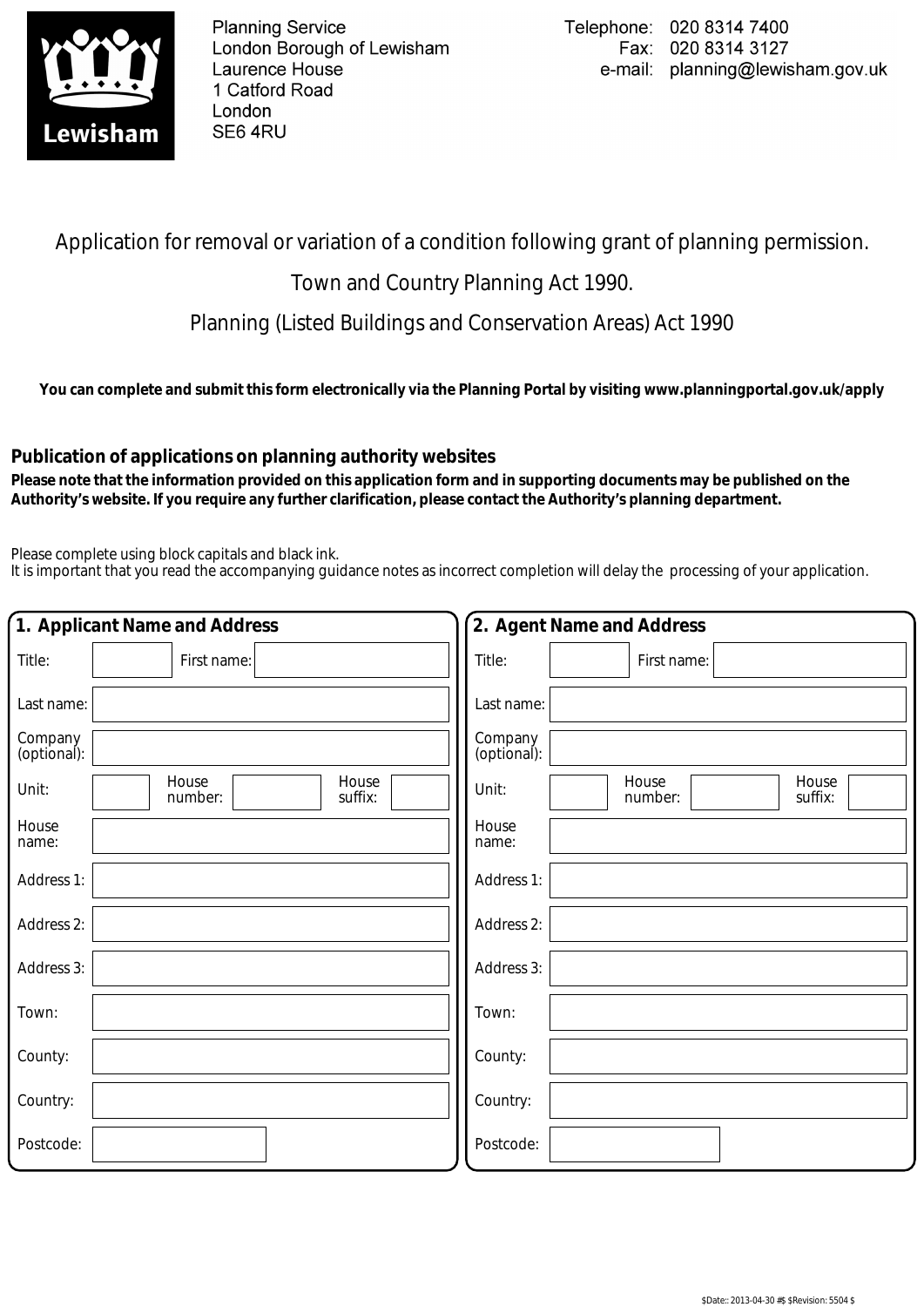| 3. Site Address Details                                                                                                                                                 | 4. Pre-application Advice                                                                                                             |  |  |
|-------------------------------------------------------------------------------------------------------------------------------------------------------------------------|---------------------------------------------------------------------------------------------------------------------------------------|--|--|
| Please provide the full postal address of the application site.<br>House<br>House                                                                                       | Has assistance or prior advice been sought from the local<br>authority about this application?<br>Yes<br>No                           |  |  |
| Unit:<br>number:<br>suffix:                                                                                                                                             |                                                                                                                                       |  |  |
| House<br>name:                                                                                                                                                          | If Yes, please complete the following information about the advice<br>you were given. (This will help the authority to deal with this |  |  |
| Address 1:                                                                                                                                                              | application more efficiently).<br>Please tick if the full contact details are not                                                     |  |  |
| Address 2:                                                                                                                                                              | known, and then complete as much as possible:                                                                                         |  |  |
| Address 3:                                                                                                                                                              | Officer name:                                                                                                                         |  |  |
| Town:                                                                                                                                                                   | Reference:                                                                                                                            |  |  |
| County:                                                                                                                                                                 |                                                                                                                                       |  |  |
| Postcode<br>(optional):                                                                                                                                                 | Date (DD/MM/YYYY):                                                                                                                    |  |  |
| Description of location or a grid reference.                                                                                                                            | (must be pre-application submission)                                                                                                  |  |  |
| (must be completed if postcode is not known):                                                                                                                           | Details of pre-application advice received?                                                                                           |  |  |
| Easting:<br>Northing:<br>Description:                                                                                                                                   |                                                                                                                                       |  |  |
|                                                                                                                                                                         |                                                                                                                                       |  |  |
|                                                                                                                                                                         |                                                                                                                                       |  |  |
|                                                                                                                                                                         |                                                                                                                                       |  |  |
| 5. Description Of Your Proposal<br>Please provide a description of the approved development as shown on the decision letter, including the application reference number |                                                                                                                                       |  |  |
| and date of decision in the sections below:                                                                                                                             |                                                                                                                                       |  |  |
|                                                                                                                                                                         |                                                                                                                                       |  |  |
|                                                                                                                                                                         |                                                                                                                                       |  |  |
|                                                                                                                                                                         |                                                                                                                                       |  |  |
|                                                                                                                                                                         |                                                                                                                                       |  |  |
| Date of decision (DD/MM/YYYY):<br>Reference number:                                                                                                                     | (date must be pre-application<br>submission)                                                                                          |  |  |
| Please state the condition number(s) to which this application relates:                                                                                                 |                                                                                                                                       |  |  |
| 1.                                                                                                                                                                      | 6.                                                                                                                                    |  |  |
| 2.                                                                                                                                                                      | 7.                                                                                                                                    |  |  |
| 3.                                                                                                                                                                      | 8.                                                                                                                                    |  |  |
| 4.                                                                                                                                                                      | 9.                                                                                                                                    |  |  |
| 5.                                                                                                                                                                      | 10.                                                                                                                                   |  |  |
| Has the development already started?                                                                                                                                    | No<br>Yes                                                                                                                             |  |  |
| If Yes, please state when the development started (DD/MM/YYYY):                                                                                                         | (date must be pre-application<br>submission)                                                                                          |  |  |
| Has the development been completed?                                                                                                                                     | Yes<br>No                                                                                                                             |  |  |
| If Yes, please state when the development was completed (DD/MM/YYYY):                                                                                                   | (date must be pre-application<br>submission)                                                                                          |  |  |
|                                                                                                                                                                         |                                                                                                                                       |  |  |
| 6. Condition(s) - Removal                                                                                                                                               |                                                                                                                                       |  |  |
| Please state why you wish the condition(s) to be removed or changed:                                                                                                    |                                                                                                                                       |  |  |
|                                                                                                                                                                         |                                                                                                                                       |  |  |
|                                                                                                                                                                         |                                                                                                                                       |  |  |
| If you wish the existing condition to be changed, please state how you wish the condition to be varied:                                                                 |                                                                                                                                       |  |  |
|                                                                                                                                                                         |                                                                                                                                       |  |  |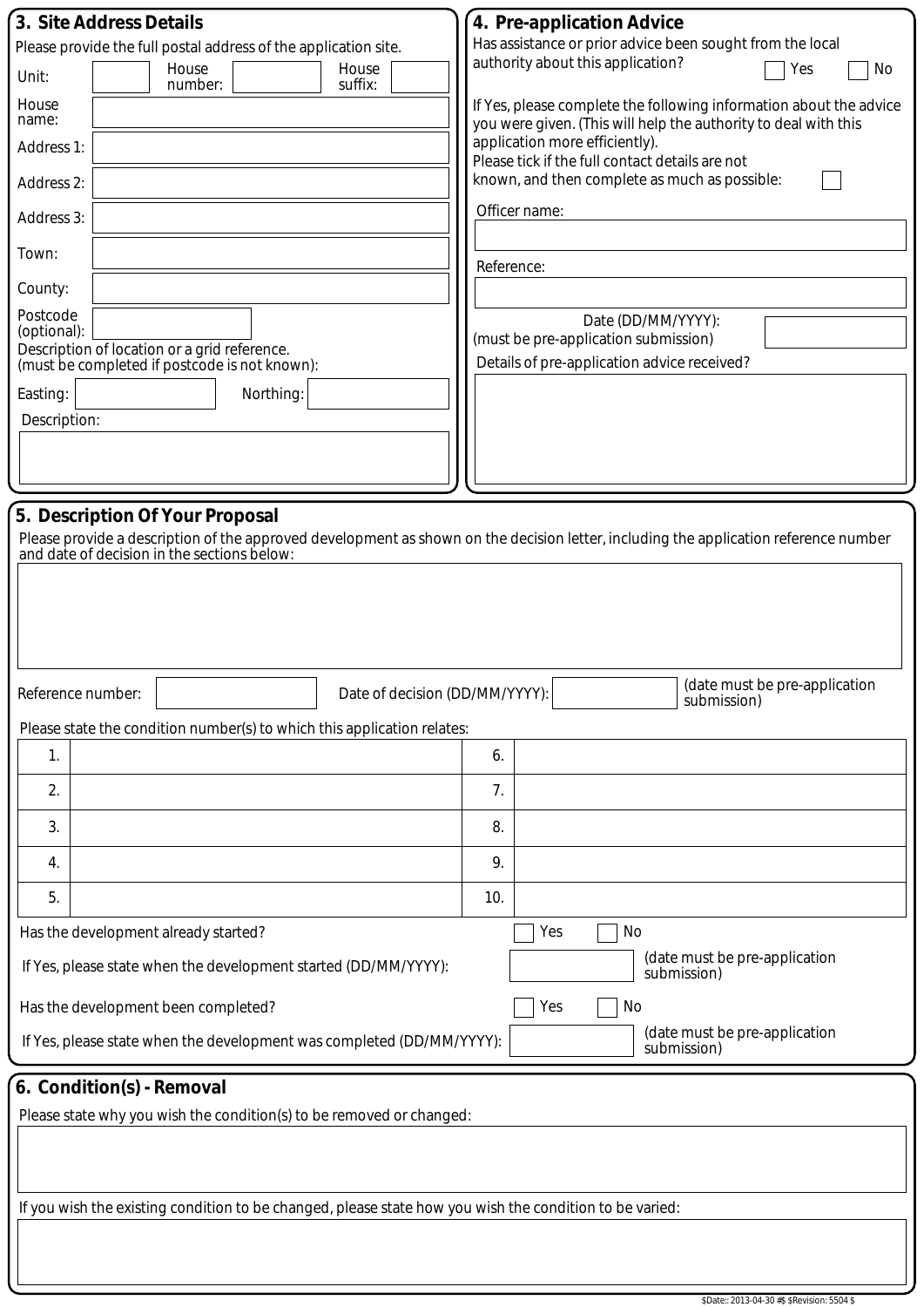| 7. Ownership Certificates and Agricultural Land Declaration                                                                                                                                                                                                                                                         |                                                                                                                                                                                                                                                                                                                                                                                                                           |                    |  |
|---------------------------------------------------------------------------------------------------------------------------------------------------------------------------------------------------------------------------------------------------------------------------------------------------------------------|---------------------------------------------------------------------------------------------------------------------------------------------------------------------------------------------------------------------------------------------------------------------------------------------------------------------------------------------------------------------------------------------------------------------------|--------------------|--|
| One Certificate A, B, C, or D, must be completed with this application form                                                                                                                                                                                                                                         |                                                                                                                                                                                                                                                                                                                                                                                                                           |                    |  |
| <b>CERTIFICATE OF OWNERSHIP - CERTIFICATE A</b>                                                                                                                                                                                                                                                                     |                                                                                                                                                                                                                                                                                                                                                                                                                           |                    |  |
| is part of, an agricultural holding**                                                                                                                                                                                                                                                                               | Town and Country Planning (Development Management Procedure) (England) Order 2010 Certificate under Article 12<br>I certify/The applicant certifies that on the day 21 days before the date of this application nobody except myself/ the applicant was the<br>owner <sup>*</sup> of any part of the land or building to which the application relates, and that none of the land to which the application relates is, or |                    |  |
| application relates but the land is, or is part of, an agricultural holding.                                                                                                                                                                                                                                        | NOTE: You should sign Certificate B, C or D, as appropriate, if you are the sole owner of the land or building to which the                                                                                                                                                                                                                                                                                               |                    |  |
|                                                                                                                                                                                                                                                                                                                     | * "owner" is a person with a freehold interest or leasehold interest with at least 7 years left to run.<br>** "agricultural holding" has the meaning given by reference to the definition of "agricultural tenant" in section 65(8) of the Act.                                                                                                                                                                           |                    |  |
| Signed - Applicant:                                                                                                                                                                                                                                                                                                 | Or signed - Agent:                                                                                                                                                                                                                                                                                                                                                                                                        | Date (DD/MM/YYYY): |  |
|                                                                                                                                                                                                                                                                                                                     |                                                                                                                                                                                                                                                                                                                                                                                                                           |                    |  |
| <b>CERTIFICATE OF OWNERSHIP - CERTIFICATE B</b><br>Town and Country Planning (Development Management Procedure) (England) Order 2010 Certificate under Article 12<br>I certify/ The applicant certifies that I have/the applicant has given the requisite notice to everyone else (as listed below) who, on the day |                                                                                                                                                                                                                                                                                                                                                                                                                           |                    |  |
| 21 days before the date of this application, was the owner* and/or agricultural tenant** of any part of the land or building to which this<br>application relates.                                                                                                                                                  |                                                                                                                                                                                                                                                                                                                                                                                                                           |                    |  |
|                                                                                                                                                                                                                                                                                                                     | owner" is a person with a freehold interest or leasehold interest with at least 7 years left to run"                                                                                                                                                                                                                                                                                                                      |                    |  |
|                                                                                                                                                                                                                                                                                                                     | ** "agricultural tenant" has the meaning given in section 65(8) of the Town and Country Planning Act 1990                                                                                                                                                                                                                                                                                                                 | Date Notice Served |  |
| Name of Owner / Agricultural Tenant                                                                                                                                                                                                                                                                                 | <b>Address</b>                                                                                                                                                                                                                                                                                                                                                                                                            |                    |  |
|                                                                                                                                                                                                                                                                                                                     |                                                                                                                                                                                                                                                                                                                                                                                                                           |                    |  |
|                                                                                                                                                                                                                                                                                                                     |                                                                                                                                                                                                                                                                                                                                                                                                                           |                    |  |
|                                                                                                                                                                                                                                                                                                                     |                                                                                                                                                                                                                                                                                                                                                                                                                           |                    |  |
|                                                                                                                                                                                                                                                                                                                     |                                                                                                                                                                                                                                                                                                                                                                                                                           |                    |  |
|                                                                                                                                                                                                                                                                                                                     |                                                                                                                                                                                                                                                                                                                                                                                                                           |                    |  |
|                                                                                                                                                                                                                                                                                                                     |                                                                                                                                                                                                                                                                                                                                                                                                                           |                    |  |
|                                                                                                                                                                                                                                                                                                                     |                                                                                                                                                                                                                                                                                                                                                                                                                           |                    |  |
|                                                                                                                                                                                                                                                                                                                     |                                                                                                                                                                                                                                                                                                                                                                                                                           |                    |  |
|                                                                                                                                                                                                                                                                                                                     |                                                                                                                                                                                                                                                                                                                                                                                                                           |                    |  |
| Signed - Applicant:                                                                                                                                                                                                                                                                                                 | Or signed - Agent:                                                                                                                                                                                                                                                                                                                                                                                                        | Date (DD/MM/YYYY): |  |
|                                                                                                                                                                                                                                                                                                                     |                                                                                                                                                                                                                                                                                                                                                                                                                           |                    |  |
|                                                                                                                                                                                                                                                                                                                     |                                                                                                                                                                                                                                                                                                                                                                                                                           |                    |  |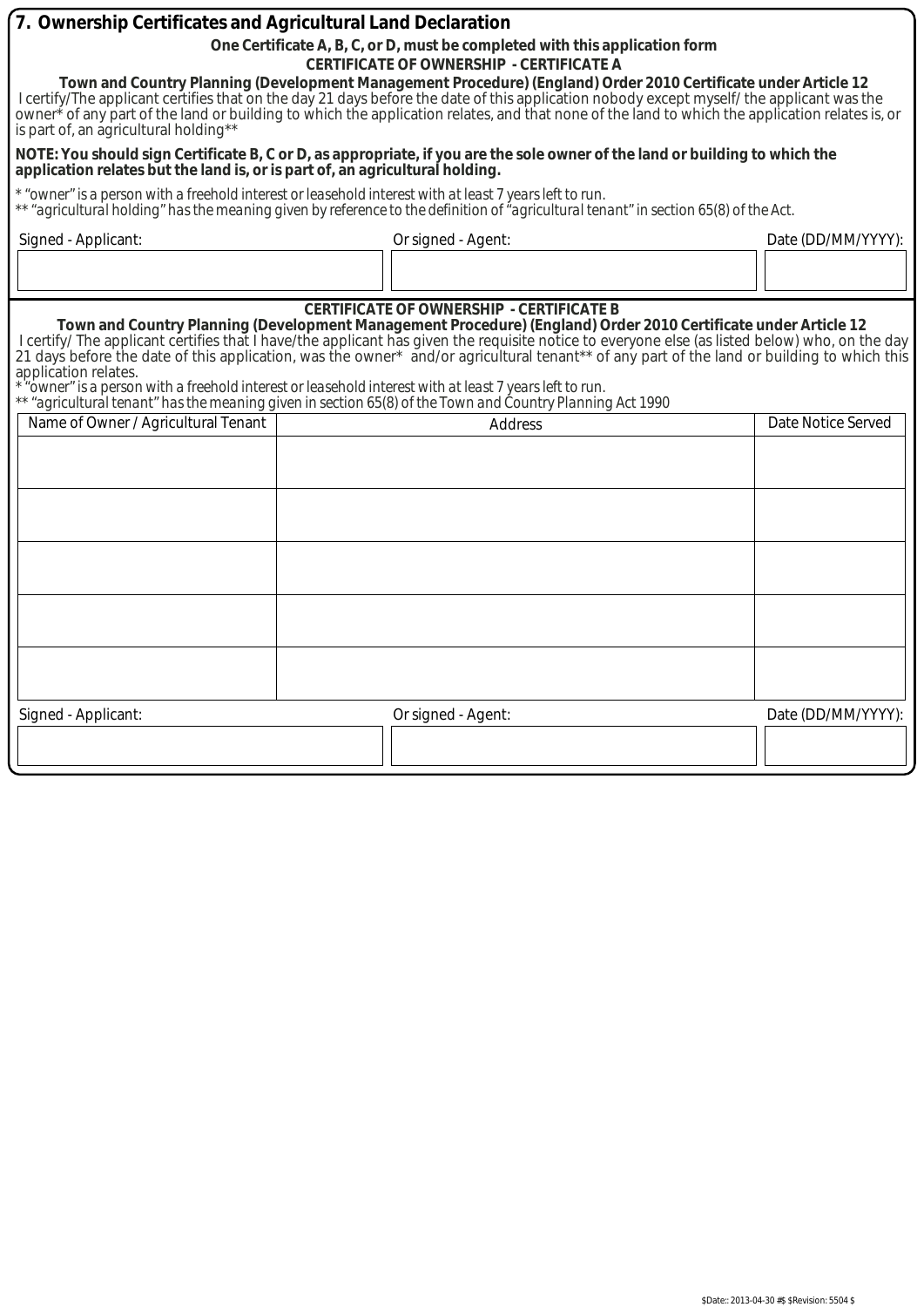| 7. Ownership Certificates and Agricultural Land Declaration (continued)<br>Town and Country Planning (Development Management Procedure) (England) Order 2010 Certificate under Article 12<br>I certify/ The applicant certifies that:<br>Neither Certificate A or B can be issued for this application<br>All reasonable steps have been taken to find out the names and addresses of the other owners* and/or agricultural tenants** of<br>the land or building, or of a part of it, but I have/ the applicant has been unable to do so.<br>* "owner" is a person with a freehold interest or leasehold interest with at least 7 years left to run.<br>** "agricultural tenant" has the meaning given in section 65(8) of the Town and Country Planning Act 1990<br>The steps taken were:    | <b>CERTIFICATE OF OWNERSHIP - CERTIFICATE C</b> |         |                                                                                                           |                    |
|-----------------------------------------------------------------------------------------------------------------------------------------------------------------------------------------------------------------------------------------------------------------------------------------------------------------------------------------------------------------------------------------------------------------------------------------------------------------------------------------------------------------------------------------------------------------------------------------------------------------------------------------------------------------------------------------------------------------------------------------------------------------------------------------------|-------------------------------------------------|---------|-----------------------------------------------------------------------------------------------------------|--------------------|
| Name of Owner / Agricultural Tenant                                                                                                                                                                                                                                                                                                                                                                                                                                                                                                                                                                                                                                                                                                                                                           |                                                 | Address |                                                                                                           | Date Notice Served |
|                                                                                                                                                                                                                                                                                                                                                                                                                                                                                                                                                                                                                                                                                                                                                                                               |                                                 |         |                                                                                                           |                    |
|                                                                                                                                                                                                                                                                                                                                                                                                                                                                                                                                                                                                                                                                                                                                                                                               |                                                 |         |                                                                                                           |                    |
| Notice of the application has been published in the following newspaper<br>(circulating in the area where the land is situated):                                                                                                                                                                                                                                                                                                                                                                                                                                                                                                                                                                                                                                                              |                                                 |         | On the following date (which must not be earlier<br>than 21 days before the date of the application):     |                    |
| Signed - Applicant:                                                                                                                                                                                                                                                                                                                                                                                                                                                                                                                                                                                                                                                                                                                                                                           | Or signed - Agent:                              |         |                                                                                                           | Date (DD/MM/YYYY): |
|                                                                                                                                                                                                                                                                                                                                                                                                                                                                                                                                                                                                                                                                                                                                                                                               |                                                 |         |                                                                                                           |                    |
| Town and Country Planning (Development Management Procedure) (England) Order 2010 Certificate under Article 12<br>I certify/ The applicant certifies that:<br>Certificate A cannot be issued for this application<br>All reasonable steps have been taken to find out the names and addresses of everyone else who, on the day 21 days before the<br>date of this application, was the owner* and/or agricultural tenant** of any part of the land to which this application relates, but I<br>have/ the applicant has been unable to do so.<br>* "owner" is a person with a freehold interest or leasehold interest with at least 7 years left to run.<br>** "agricultural tenant" has the meaning given in section 65(8) of the Town and Country Planning Act 1990<br>The steps taken were: | <b>CERTIFICATE OF OWNERSHIP - CERTIFICATE D</b> |         |                                                                                                           |                    |
| Notice of the application has been published in the following newspaper<br>(circulating in the area where the land is situated):                                                                                                                                                                                                                                                                                                                                                                                                                                                                                                                                                                                                                                                              |                                                 |         | On the following date (which must not be earlier<br>than 21 days before the date of the application):     |                    |
| Signed - Applicant:                                                                                                                                                                                                                                                                                                                                                                                                                                                                                                                                                                                                                                                                                                                                                                           | Or signed - Agent:                              |         |                                                                                                           | Date (DD/MM/YYYY): |
|                                                                                                                                                                                                                                                                                                                                                                                                                                                                                                                                                                                                                                                                                                                                                                                               |                                                 |         |                                                                                                           |                    |
| 8. Planning Application Requirements - Checklist<br>Please read the following checklist to make sure you have sent all the information in support of your proposal. Failure to submit all<br>information required will result in your application being deemed invalid. It will not be considered valid until all information required by<br>the Local Planning Authority has been submitted.                                                                                                                                                                                                                                                                                                                                                                                                 |                                                 |         |                                                                                                           |                    |
| The original and 3 copies of a<br>completed and dated application form:                                                                                                                                                                                                                                                                                                                                                                                                                                                                                                                                                                                                                                                                                                                       |                                                 |         | The original and 3 copies of the completed, dated<br>Ownership Certificate (A, B, C or D – as applicable) |                    |
| The original and 3 copies of other plans and drawings or<br>information necessary to describe the subject of the application: [                                                                                                                                                                                                                                                                                                                                                                                                                                                                                                                                                                                                                                                               |                                                 |         | and Article 12 Certificate (Agricultural Holdings):                                                       |                    |
| The correct fee:                                                                                                                                                                                                                                                                                                                                                                                                                                                                                                                                                                                                                                                                                                                                                                              |                                                 |         |                                                                                                           |                    |